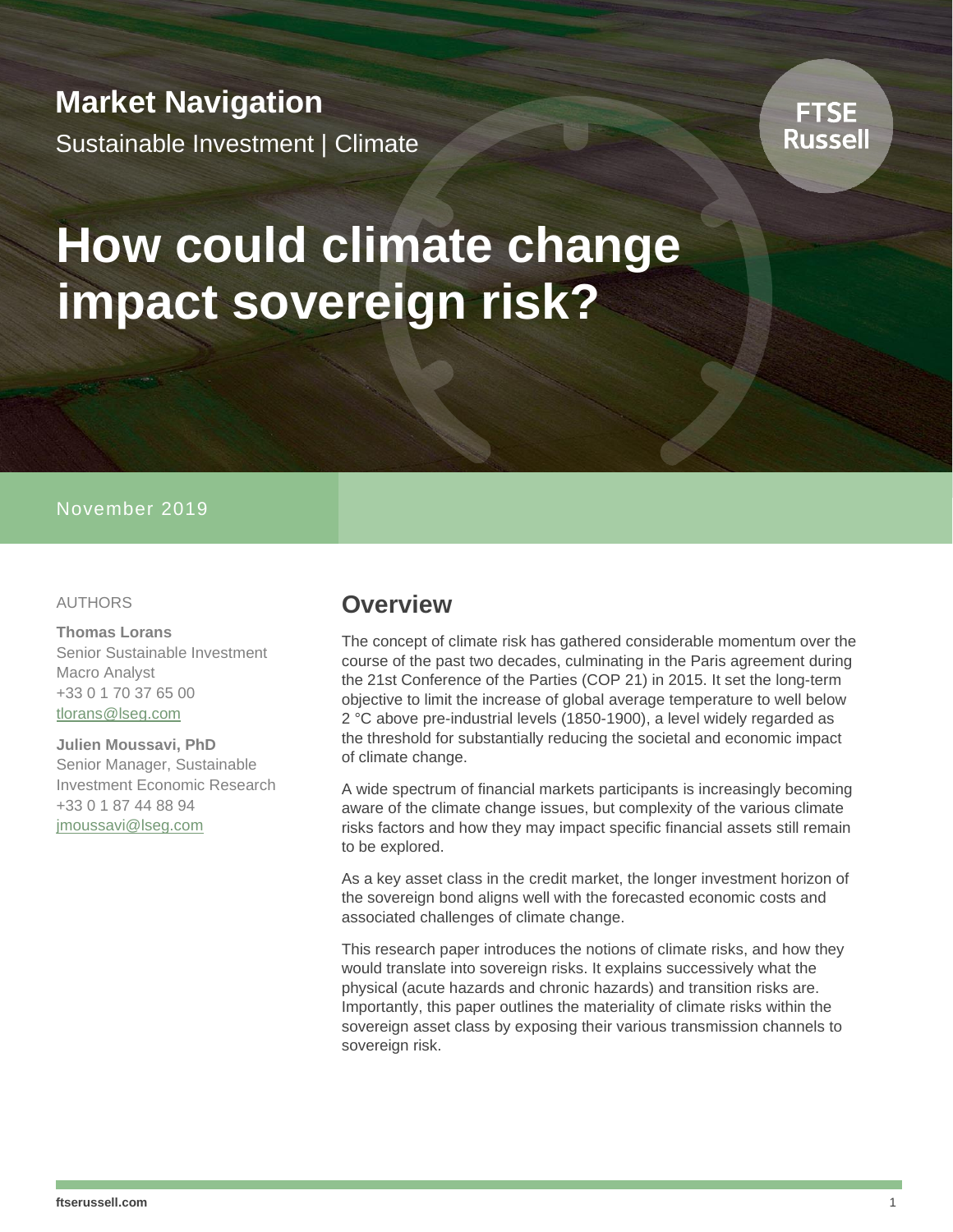## **Table of contents**

| <b>Introduction</b>                                              | 3  |
|------------------------------------------------------------------|----|
| <b>Defining climate risks</b>                                    | 4  |
| Physical risks: Climate-related hazards                          | 4  |
| Acute hazards                                                    | 4  |
| Chronic hazards                                                  | 5  |
| Transition risks: Meeting the target                             | 6  |
| Ambition level and transition path                               | 6  |
| GHG content of the energy mix                                    | 7  |
| Energy intensity of the economy                                  | 8  |
| How do climate risks translate into sovereign risk?              | 9  |
| Physical risks: Impact would be non-linear                       | 9  |
| Impact on fiscal revenues                                        | 9  |
| Adaptation costs would weigh on fiscal expenditures              | 9  |
| Climate migration could lead to increasing political instability | 9  |
| Transition risks: Managing mitigation policy                     | 10 |
| <b>Mitigation costs</b>                                          | 10 |
| Negatively impacted industries could lower fiscal revenues       | 10 |
| <b>Further research</b>                                          | 10 |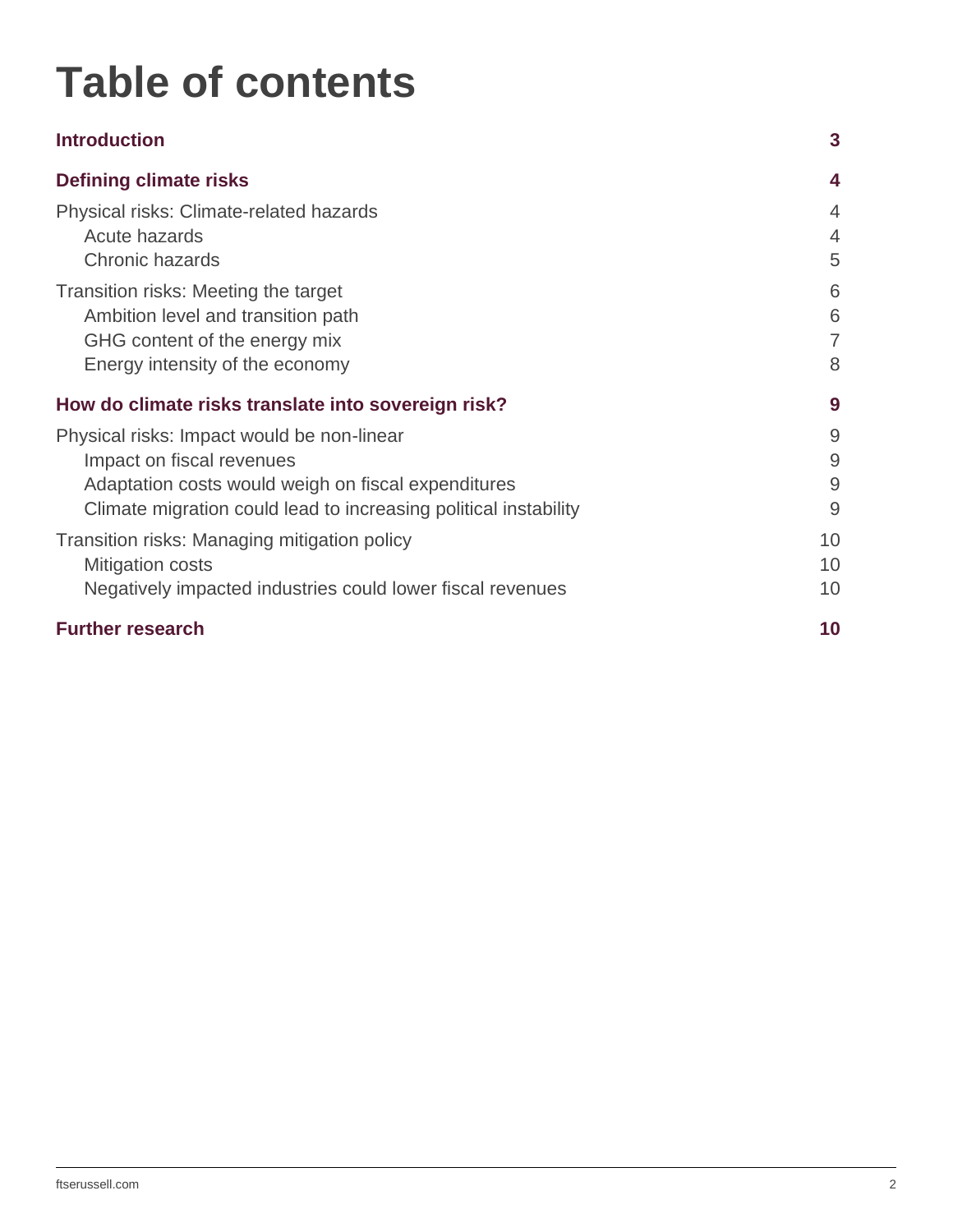## <span id="page-2-0"></span>**Introduction**

The concept of climate risk has gathered considerable momentum over the course of the past two decades, culminating in the agreement of the Parties (COP) during the Paris 21<sup>st</sup> Conference in 2015. It set ambitious country-level carbon emission targets with the long-term objective to limit the increase of global average temperature to well below 2 °C above pre-industrial levels (1850- 1900), and to limit the increase to 1.5 °C by 2100 – a level widely regarded as the threshold for substantially reducing the societal and economic impact of climate change. A wide spectrum of financial markets participants, such as investors, asset owners or central banks, are increasingly becoming aware of the issues related to the physical climate risks and the associated economic costs. While the level of awareness of the physical risks of climate change has never been higher, the complexity of the various climate risks factors and how they may impact specific financial assets is less well explored. This can be attributed to many factors, particularly the timehorizon of climate risks: paradoxically, the significant cost of climate change is back-loaded for future generations, and the current one has almost no direct incentive to address it. This, coupled with the inherent short-termism observed in the capital markets, lack of incentives for the current generation of market participants and the less-well understood interplay between a combination of financial and climate risk factors, suggests that markets require transparent and objective research and investment tools to help manage the emerging risks of climate change for a range of asset classes, including sovereign bonds.

The longer investment horizon of the sovereign bond asset class aligns well with the forecasted economic costs and associated challenges of climate change. Climate risks are likely to materialize well beyond the general short-term perspectives of financial investments but are likely to affect the long-term investment horizon of sovereign bond investors, such as banks and asset owners. Therefore, alongside traditional fundamental sources of relative value and risk, such as the perceived health of government finances, inflation expectations and the future path of interest rates, sovereign bond investors should increasingly consider the materiality of climate change.

As sovereign bonds represent an important asset class in the credit market, this seems to be a key part to address. In this paper, we introduce what could be the impact of climate change for sovereigns *via* the changes in fiscal policy, social contract and political stability, in both advanced and emerging economies.

First, we discuss the characterization of climate risks, which can be divided between climate physical and transition risks. Second, we address the concern of the financial impact of these risks.

We try to address both topics in this paper, introducing the integration of climate risks in sovereign risk assessment.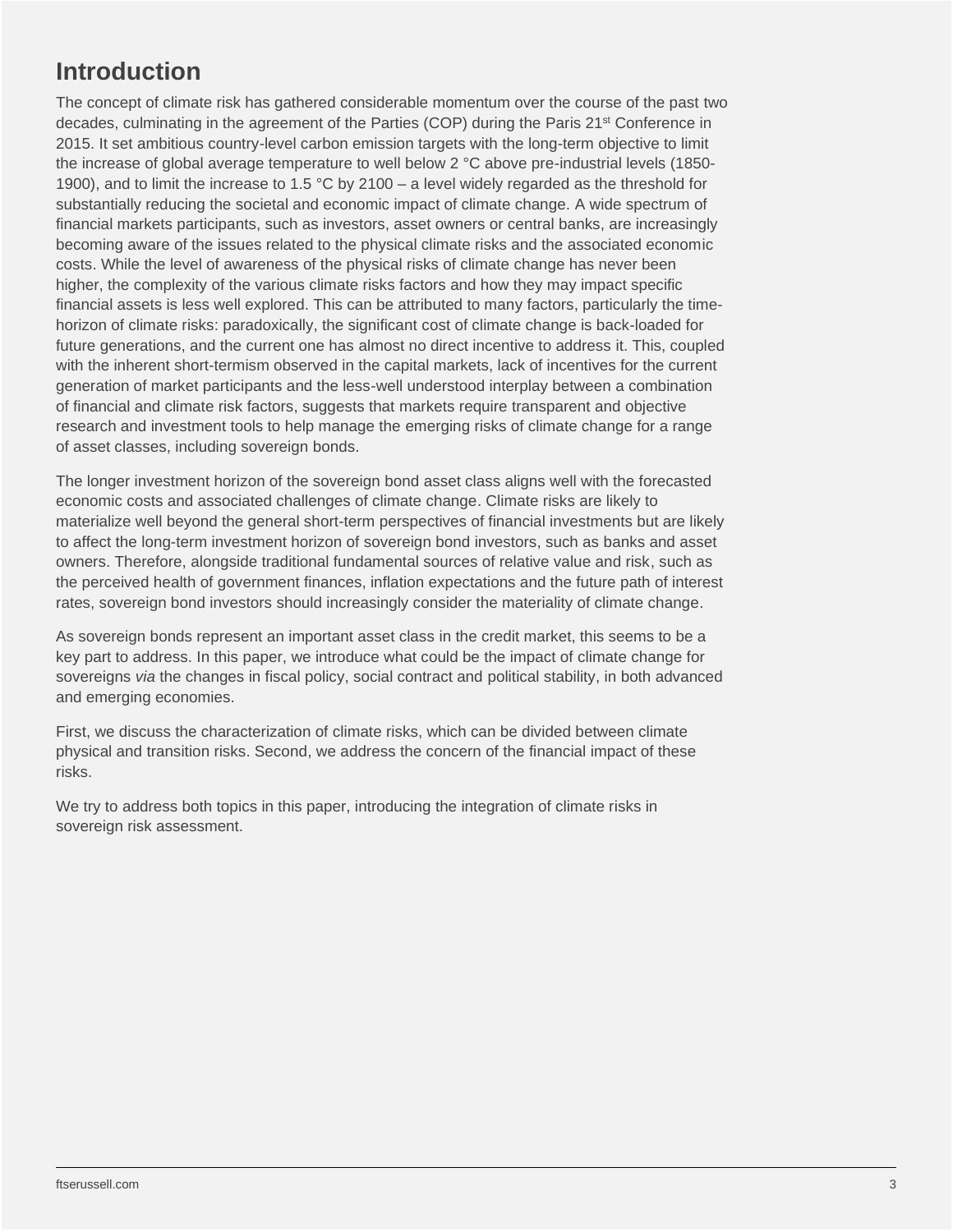## <span id="page-3-0"></span>**Defining climate risks**

Climate risks, as defined by Mark Carney in his famous 2015 speech "*Breaking the tragedy of the*  horizon: climate change and financial stability<sup>"1</sup>, are composed of two main sources: physical and transition risks. Each one would translate in rising financial instability in the future.

#### <span id="page-3-1"></span>**Physical risks: Climate-related hazards**

Physical risks correspond to the potential economic and financial losses caused by climaterelated hazards (Monnin, 2018<sup>2</sup>). They can be divided in two main categories: (i) acute hazards and (ii) chronic hazards.

#### <span id="page-3-2"></span>**Acute hazards**

Climate-related hazards are considered acute when they arise from extreme climate events, such as severe storms, cold waves, droughts, or floods (Monnin, 2018). As highlighted by Chart 1, floods and storms or cyclones were the most frequent acute hazards between 1998-2017. Within these acute hazards, literature focuses mostly on cyclones and hurricanes, as 35% of the global population is seriously at risk from tropical cyclones (Hsiang and Jina, 2014<sup>3</sup> ), making them one of the most broadly relevant forms of disasters, in addition to being one of the costliest (Bevere *et al*., 2011<sup>4</sup> ).

Due to climate warming, the intensity of cyclones is expected to increase by 2-11% by 2100 as well as the frequency by 6-34% on global average, as the temperature increase at the surface of the ocean is a key driver in the formation of cyclones (Knutson *et al.* 2010).





Sources: CRED, UNISDR, Beyond Ratings

<sup>3</sup> Hsiang, S. M., & Jina, A. S. (2014). The causal effect of environmental catastrophe on long-run economic growth: Evidence from 6,700 cyclones (No. w20352). National Bureau of Economic Research.

<sup>4</sup> Bevere, L., Rogers, B., & Grollimund, B. (2011). Natural catastrophes and man-made disasters in 2010: A year of devastating and costly events. National Emergency Training Center.

<sup>1</sup> <https://www.bis.org/review/r151009a.pdf>

<sup>&</sup>lt;sup>2</sup> Monnin, P. (2018). Integrating Climate Risks into Credit Risk Assessment-Current Methodologies and the Case of Central Banks Corporate Bond Purchases. Council on Economic Policies, Discussion Note, 4.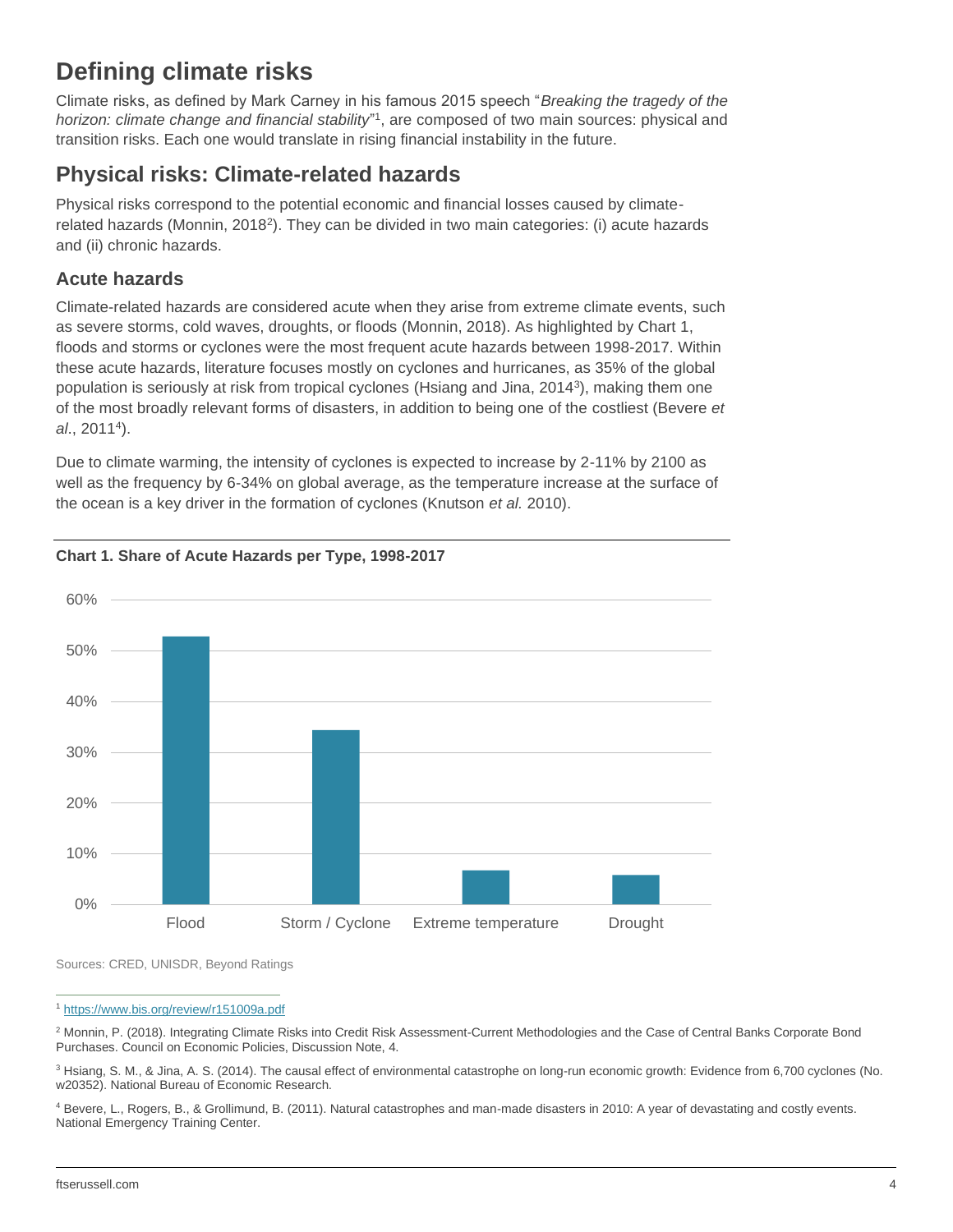#### <span id="page-4-0"></span>**Chronic hazards**

Climate-related hazards are considered chronic when they arise from progressive shifts in climate patterns, such as increasing temperature, sea-level rise and changes in precipitation (Monnin, 2018).

Since the turn of the 20<sup>th</sup> century, the Earth's average surface temperature has increased significantly (by 1.5°C, see Chart.2). The speed at which this increase has taken place in the past 30 to 40 years appears to be unprecedented in the past twenty thousand years (Mejia *et al.*, 2018<sup>5</sup> ). Most scientists agree that such global increase is mainly driven by anthropogenic greenhouse gas (GHG) emissions, the central cause of global warming (Intergovernmental Panel on Climate Change, 2014<sup>6</sup>). This causality between GHG emissions and temperature increase is due to radiative forcing, corresponding to the GHG concentration in the atmosphere and generally measured in watt per square meter (W/m²) or in part per million air molecules (ppm). Scenarios of temperature increase are set according to scenarios on evolution of this GHG concentration, the representative concentration pathways (RCP).

Although considerable uncertainty prevails on temperature projections, the scientific consensus predicts that without further action to tackle climate change, average temperatures could rise by 4°C or more by the end of the century if no mitigation policy is set (Mejia *et al.*, 2018).



**Chart 2: Temperature Increase and Carbon Emissions**

Note: Average global temperature has already risen by around 1.5°C since 1900. In the same time, carbon emissions from fossil fuel consumption and cement production has increased by more than 9 000 million metric tons.

Sources: World Bank, Beyond Ratings, Carbon Dioxide Information Analysis Center

<sup>5</sup> Mejia, M. S. A., Mrkaic, M. M., Novta, N., Pugacheva, E., & Topalova, P. (2018). The Effects of Weather Shocks on Economic Activity: What are the Channels of Impact?. International Monetary Fund.

<sup>&</sup>lt;sup>6</sup> Geneva, S. (2013). Intergovernmental Panel on Climate Change, 2014. Working Group I Contribution to the IPCC Fifth Assessment Report. Climate Change.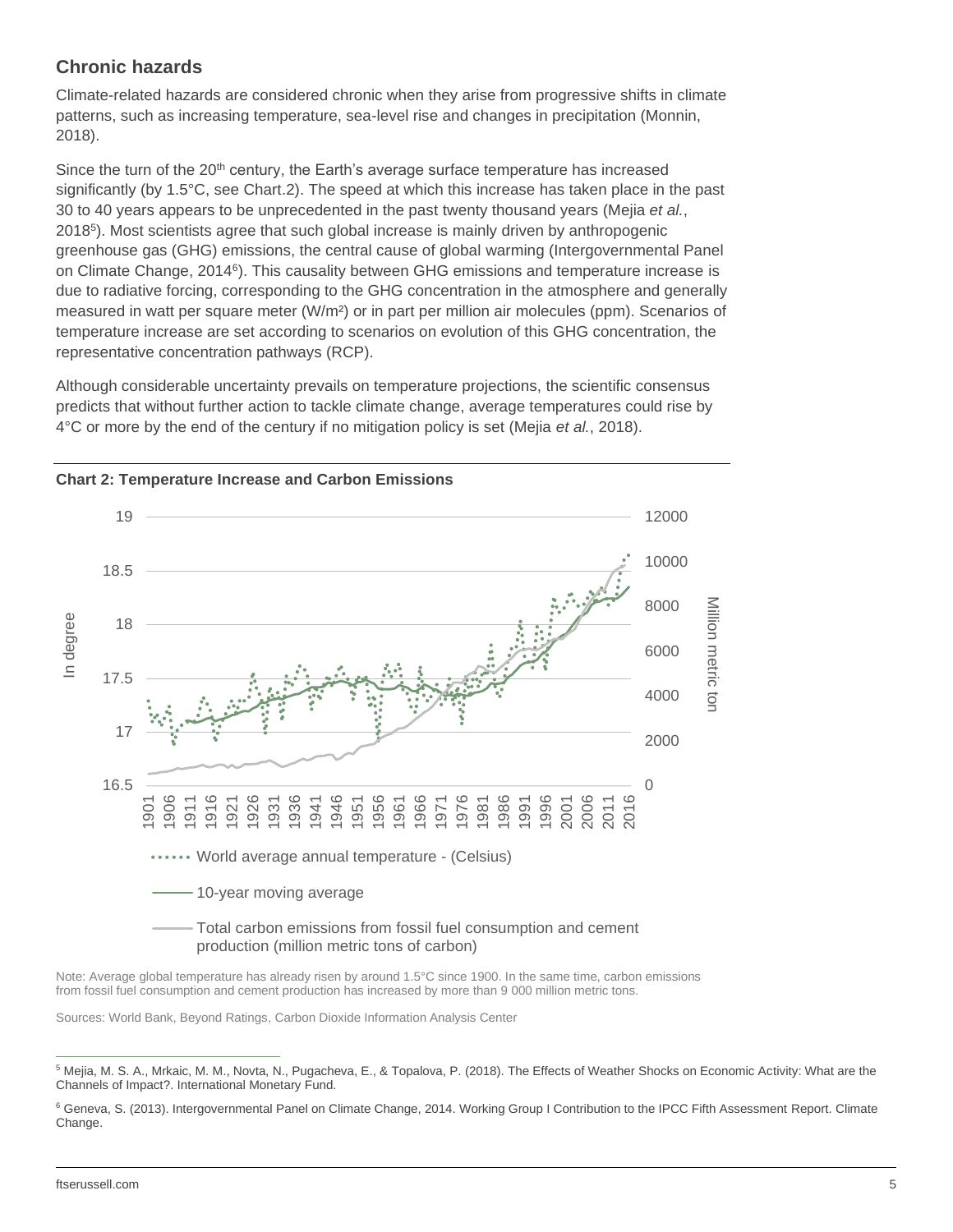### <span id="page-5-0"></span>**Transition risks: Meeting the target**

Every year, the level of global CO2 emissions increases (emissions from fossil fuel consumption and cement production have increased by more than nine thousand million metric tons since 1900, see Chart 2). As previously mentioned, the Paris 21<sup>st</sup> COP in 2015 sets the long-term objective to limit the increase of global average temperature to well below 2 °C above pre-industrial levels (1850-1900), and to limit the increase to 1.5 °C by 2100. This implies ambitious plans toward the decarbonation of economies. This mitigation strategy would lead to transition risks, which can be defined as the risks of economic dislocation and financial losses associated with the process of adjusting toward a low-carbon economy (Monnin, 2018). Transition risks are driven by three main categories: (i) the level of ambition and path of the transition (ii) GHG content of the energy mix and (iii) energy intensity of the economy.

#### <span id="page-5-1"></span>**Ambition level and transition path**

More commonly used goals, in terms of transition, include a level of GHG emissions, which leads to a limited increase in global temperatures of either 1.5°C or 2°C by 2100. The first target is the most ambitious and the one that minimizes the physical damages of climate change. The second target corresponds to the objectives of the Paris Agreement (2015).

The Paris Agreement binds all signatories to provide Nationally Determined Contributions (NDCs), an outline of each country's strategy to reducing GHG emissions. Given that the sum of current NDCs would result in an average temperature increase in 2100 of the order of 3°C to 3.2°C (Giraud *et al.*, 2017<sup>7</sup>), a national "carbon budget" (distance between the current GHG emissions level and this determined GHG emissions target) compliant with the 2°C objective has been determined using the *Beyond Ratings' Climate Liabilities Assessment Integrated Methodology* (CLAIM). This carbon budget corresponds to the amount of efforts needed in order to be 2°C compliant. The further the distance, the higher the efforts required to meet the transition target. The path itself, toward a reduction of emissions, can also have consequences for transition risks. Indeed, for an identical level of cumulative emissions reductions, an early and smooth transition should result in lower transition risks, compared to a late and sudden transition.

Chart 3 represents the distance to target in 2030 for the 10 most GHG emitting countries in 2015. Required efforts are huge for the United States (-72% of GHG emissions) or Canada (- 78%). Noteworthy, the CLAIM methodology attributes to India a carbon budget far higher than its current emissions (mainly due to the demographic factor).

<sup>7</sup> Giraud, G., Lantremange, H., Nicolas, E., & Rech, O. (2017). National carbon reduction commitments: Identifying the most consensual burden sharing.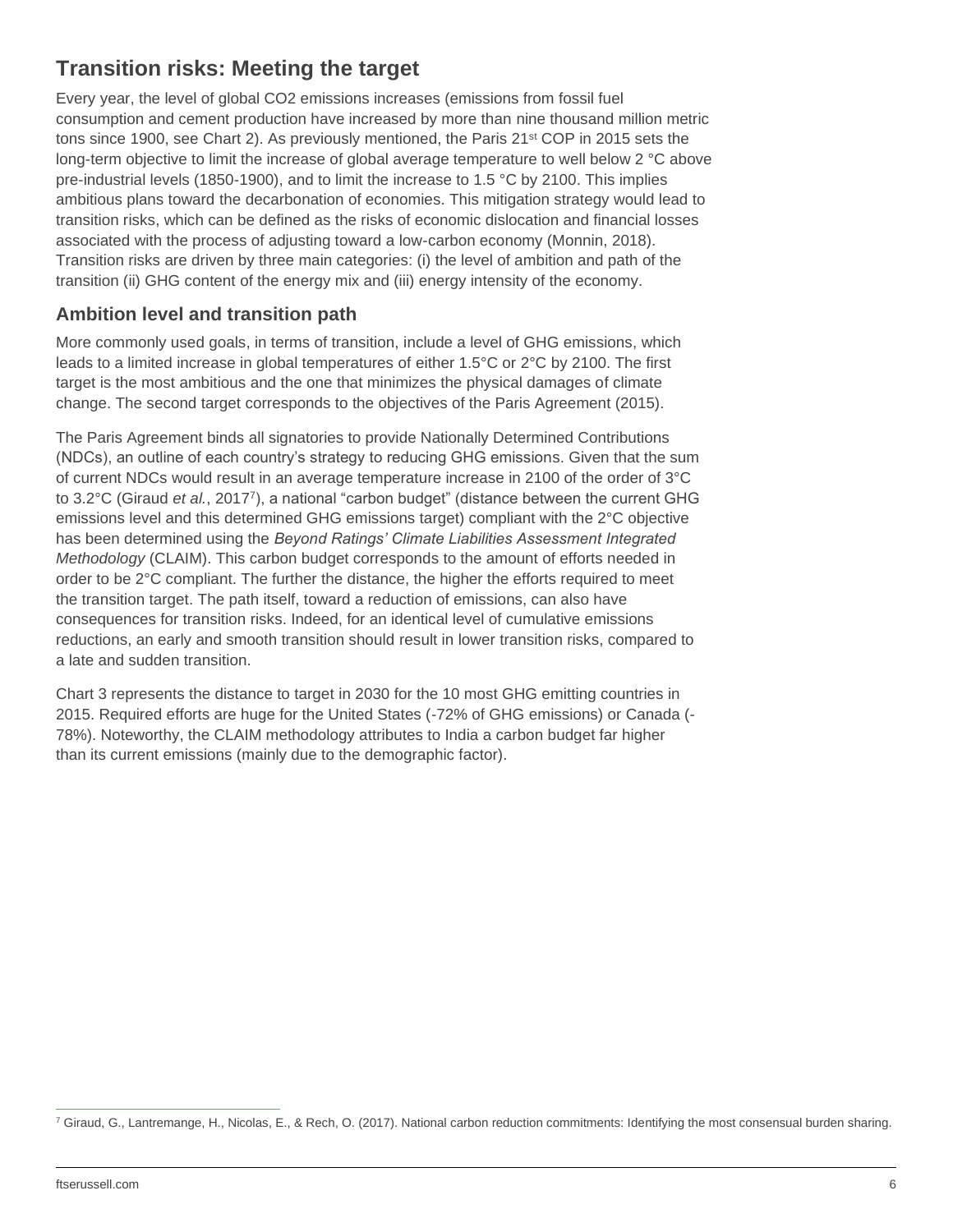



Source: Beyond Ratings

#### <span id="page-6-0"></span>**GHG content of the energy mix**

The importance of energy on GHG emissions is reflected by the fact that about 65% of emissions in the world are currently due to the use and production of energy (Marrero, 2010<sup>8</sup>). Therefore, the current carbon content of the country's energy mix and its optimal decarbonation is an important part when considering transition risks. Chart 4 shows the optimal trajectory of energy mix decarbonation toward 2030 for China (Beyond Ratings' National Climate and Investment Pathway *Methodology*). Coal-fired generation is gradually replaced by solar and wind generation. The share of renewable energy (including hydroelectric production) increases from 25% today to 80% in 2030.

<sup>&</sup>lt;sup>8</sup> Marrero, G. A. (2010). Greenhouse gases emissions, growth and the energy mix in Europe. Energy Economics, 32(6), 1356-1363.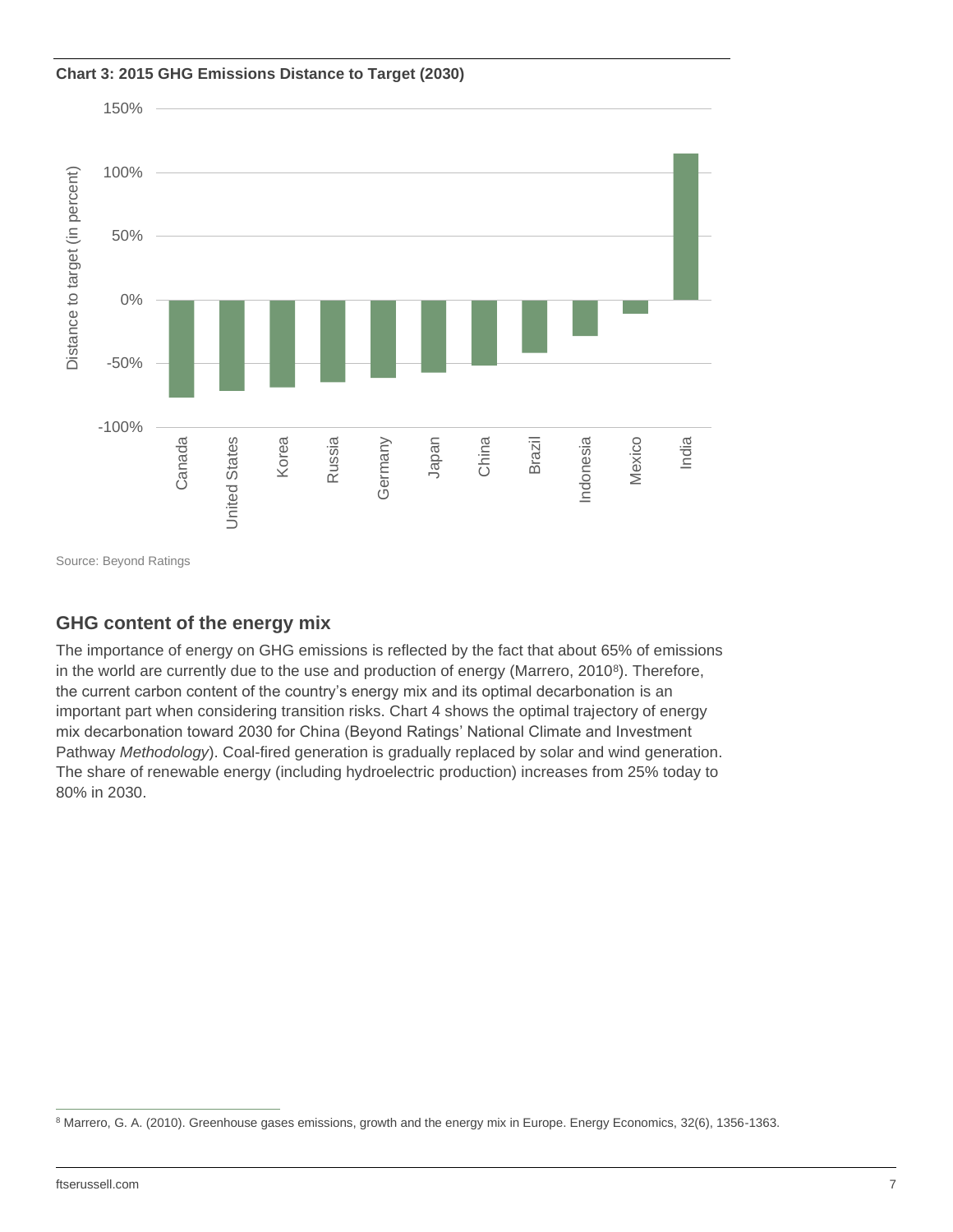

**Chart 4: Estimation of a Chinese Electricity Mix That Respects a 2°C Scenario**

Source: Beyond Ratings

#### <span id="page-7-0"></span>**Energy intensity of the economy**

Beside GHG intensity of the energy mix, another topic when assessing the risk linked with the overall GHG contents of an economy is the energy intensity of the output. Indeed, the impact of energy consumption on emissions would depend both on the primary energy mix and on the final use of this energy (Marrero, 2010). Meeting the emissions reduction target requires also to decouple energy and economic growth by minimizing energy intensity of the economic structure.

This component of transition risks is driven by: (i) the energy efficiency and (ii) the sectoral distribution of the economy. The first is linked to the country's progress in technology, while the second is related to the choice of specialization of the country. Ultimately, both tends to be concomitant with the level of development.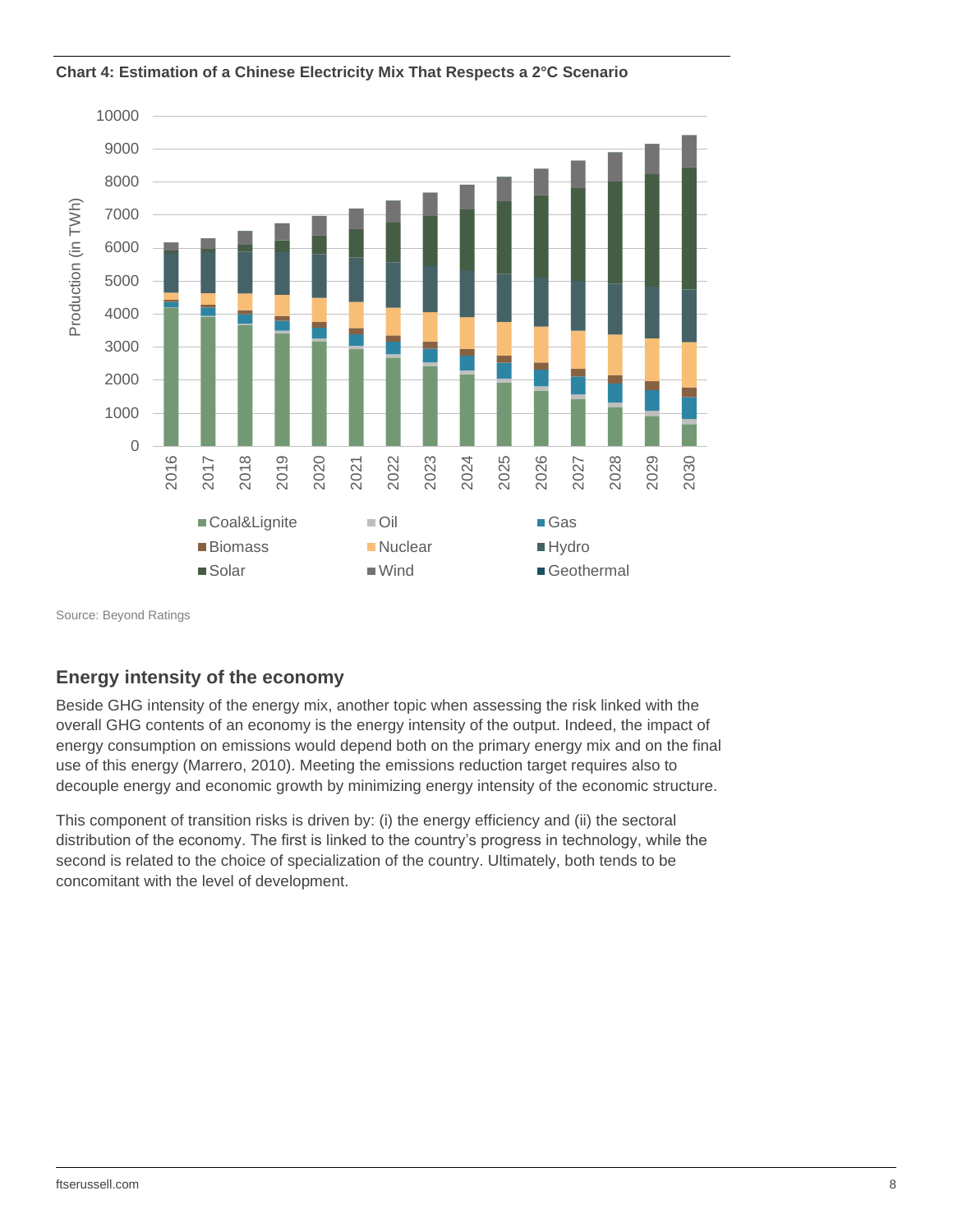## <span id="page-8-0"></span>**How do climate risks translate into sovereign risk?**

Once climate risks are described, one should ponder how these risks could translate into sovereign risk. Indeed, ultimately, the economic impacts of both physical and transition risks will weigh on public finances, and the social impacts could lead to an increase in political instability.

#### <span id="page-8-1"></span>**Physical risks: Impact would be non-linear**

Climate-related hazards disrupt the economy and potentially stress a country's financial and political stability. In this section, we analyze how physical risks could affect: (i) fiscal revenues; (ii) fiscal expenditures and (iii) political stability.

#### <span id="page-8-2"></span>**Impact on fiscal revenues**

Burke *et al.* (2015**<sup>9</sup>** ) highlight the non-linear effect of increasing temperature on economic output. Indeed, labour productivity exhibits highly non-linear responses to local temperature for all countries (even in advanced economies). The authors show that productivity is peaking at an annual average temperature of 13°C, declining strongly at higher temperatures. These results illustrate that economic activity in all regions is coupled to the global climate, and indicate that, if future adaptation follows past adaptation, unmitigated warming is expected to reshape the global economy by reducing average global incomes by roughly 23% by 2100, relative to scenarios without climate change. This declining productivity would affect government finances, as tax revenues are tied to the economic output.

#### <span id="page-8-3"></span>**Adaptation costs would weigh on fiscal expenditures**

Alongside standard set of macroeconomic and structural policies, the International Monetary Fund (IMF) highlights in a recent working paper (Meija *et al.*, 2019<sup>10</sup>) the need for specific strategies designed to adapt to climate change. These investments in "*climate-smart infrastructure*" (for example irrigation, drainage or seawalls) illustrate the adaptation costs of climate change, which are expected to particularly weigh on low-income countries government fiscal policy (Meija *et al.,* 2019).

#### <span id="page-8-4"></span>**Climate migration could lead to increasing political instability**

In addition to impacts on public finances, political instability could rise due to climate risks issues. This political instability could come from rising inequality, both within and between countries. As a distributional effect between countries, one could mention potential risks due to coming climate migration. Indeed, as highlighted by Black *et al.* (2011<sup>11</sup>), the effects of global environmental change, including coastal flooding, reduced rainfall in drylands and water scarcity, will almost certainly alter patterns of human migration, leading to important population movements. As people living in less developed countries may be more likely to leave affected areas, that may cause conflicts in receiving areas (Reuveny, 2007 <sup>12</sup>). Finally, within a country, climate change could lead to higher inequality due to some of the economic effects of slow growth regime (the *Piketty hypothesis*, Jackson *et al.,* 2016<sup>13</sup>).

<sup>9</sup> Burke, M., Hsiang, S. M., & Miguel, E. (2015). Global non-linear effect of temperature on economic production. Nature, 527(7577), 235.

<sup>&</sup>lt;sup>10</sup> Mejia, M. S. A., Baccianti, C., Mrkaic, M. M., Novta, N., Pugacheva, E., & Topalova, P. (2019). Weather Shocks and Output in Low-Income Countries: The Role of Policies and Adaptation. International Monetary Fund.

<sup>11</sup> Black, R., Bennett, S. R., Thomas, S. M., & Beddington, J. R. (2011). Climate change: Migration as adaptation. Nature, 478(7370), 447.

<sup>12</sup> Reuveny, R. (2007). Climate change-induced migration and violent conflict. Political geography, 26(6), 656-673.

<sup>&</sup>lt;sup>13</sup> Jackson, T., Victor, P., & Naqvi, A. (2016). Towards a stock-flow consistent ecological macroeconomics (No. 114). WWWforEurope Working Paper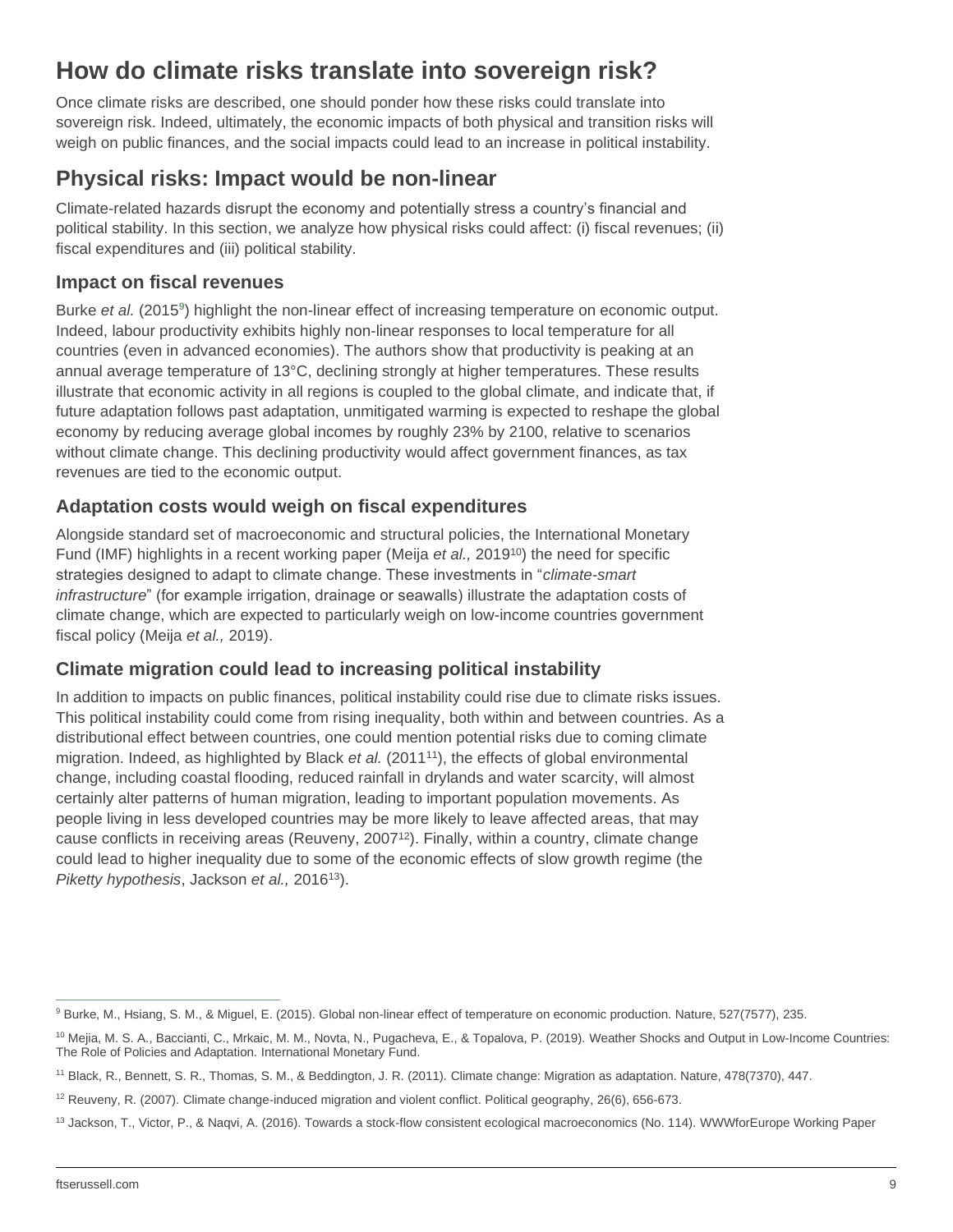### <span id="page-9-0"></span>**Transition risks: Managing mitigation policy**

Efforts needed to meet the emissions target would be a function of both the ambition of emissions reduction and the path towards this transition. This could translate into sovereign risk through channels such as: (i) the mitigation costs and (ii) the potential negative impact of abrupt changes in tax policy on fiscal revenues.

#### <span id="page-9-1"></span>**Mitigation costs**

Regarding the fiscal implications of transition issues, emphasis should be put on the efficiency of government spending for mitigation. Indeed, green fiscal policy is not confined only to the use of taxes to incentivize more environmentally friendly production, transportation and consumption patterns, but it has also to do with government spending (through subsidies and investment) that affects the use of renewables, energy efficiency, energy storage, etc. Regarding the efficiency of this mitigation investment, literature states that: "*green subsidies and green public investment improve ecological efficiency, but their positive environmental impact is partially offset by their macroeconomic rebound effects. A green fiscal policy mix derives better outcomes than isolated policies*" (Dafermos and Nikolaidi, 2019<sup>14</sup>).

#### <span id="page-9-2"></span>**Negatively impacted industries could lower fiscal revenues**

A poorly managed transition policy could lead to shocks on economic activity. Indeed, depending on the respective country's size of fossil fuel or renewable energy sectors, green policies, such as carbon taxes would impact positively or negatively firms' profitability, and then the economic activity.

This phenomenon is highlighted by Battiston and Monasterolo (2019<sup>15</sup>): "*2°C-aligned climate mitigation scenarios […] leads to unanticipated shocks in economic trajectories of fossil fuel and renewable energy sectors* […]". This leads to potential shocks from firms' profitability to sectors' gross value added, and then would impact sovereign fiscal revenues.

## <span id="page-9-3"></span>**Further research**

Monitoring indicators, such as those mentioned in this study, can help to highlight potential weaknesses in terms of physical or transition risks, as well as the resilience of the country (and potential increase in political instability in case of a lack of resilience). In further research, emphasis should be put on modelling more precisely what could be the financial impact of climate risks in the sovereign asset class.

<sup>14</sup> Dafermos, Y., & Nikolaidi, M. (2019). Fiscal policy and ecological sustainability: A post-Keynesian perspective (No. PKWP1912).

<sup>&</sup>lt;sup>15</sup> Battiston, S., & Monasterolo, I. (2019). A Climate Risk Assessment of Sovereign Bonds' Portfolio. Available at SSRN 3376218.